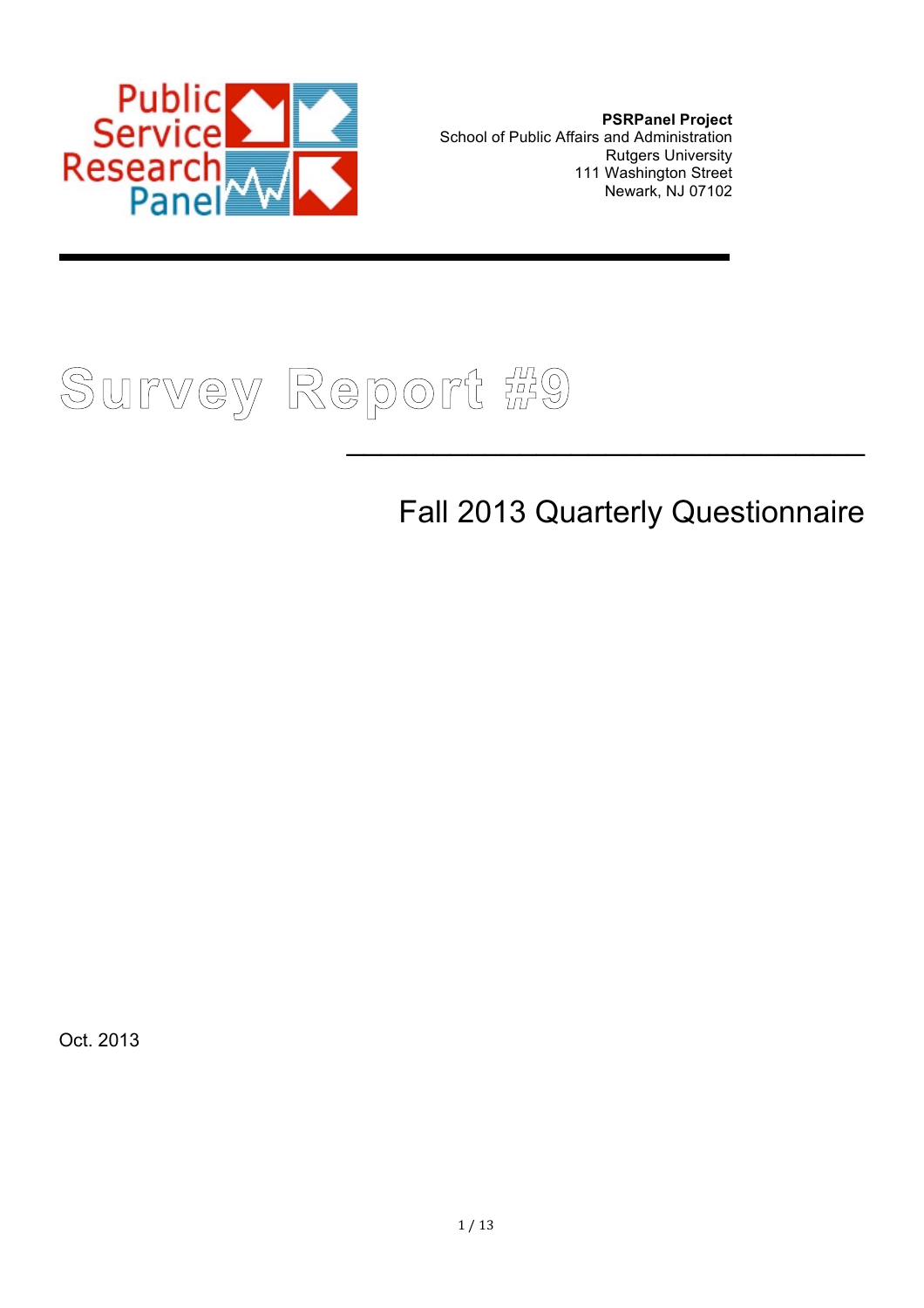#### **About the Survey**

This Survey Report presents findings of a PSRPanel online survey about current topics in public service and working in the public sector.

The survey was conducted in October 2013, and included online responses from 151 panelists.

#### **About the Panel**

The Public Service Research Panel, PSRPanel, is an online community of public service professionals who sign up to participate in occasional web-based surveys and studies about the important work they do and the organizations they help lead.

It is important to point out that the panel is not a random sample, and thus the results are not scientifically projectable to the larger population.

For more information visit www.psrpanel.org or email psrpanel@rutgers.edu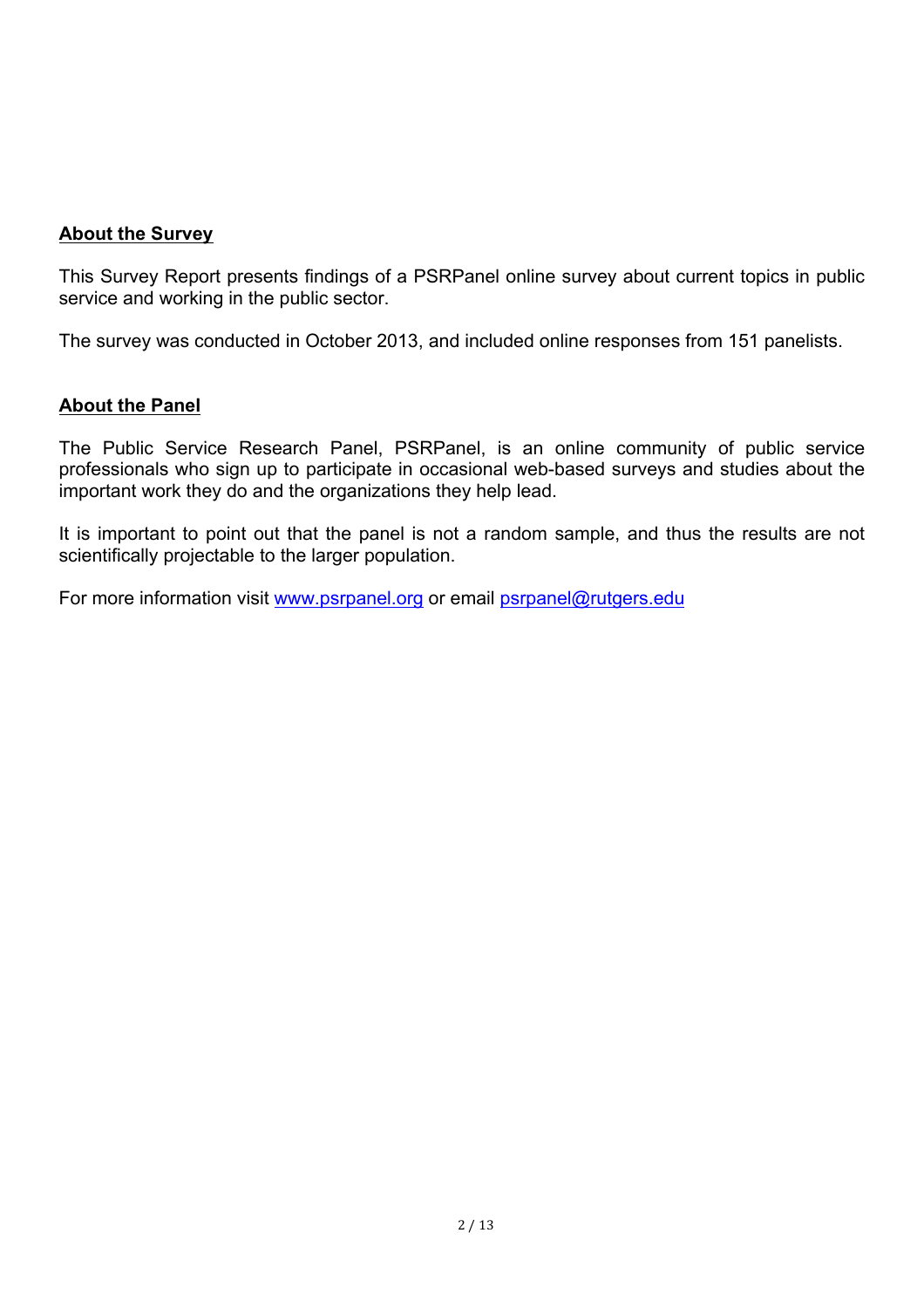### **Goal Clarity Questionnaire (October 2013)**

### **1. Generally speaking, would you say things in this country are heading in the right direction, or are they off on the wrong track?**

|                        | Response<br>Percent | <b>Response</b><br>Count |
|------------------------|---------------------|--------------------------|
| <b>Right direction</b> | 35.6%               | 47                       |
| <b>Wrong track</b>     | 64.4%               | 85                       |
|                        | answered question   | 132                      |
|                        | skipped question    | 19                       |

**2. Is now a good time, or bad time, to work in the . . .**

|                             | <b>Good time</b> | <b>Bad time</b>   | Rating<br>Count |
|-----------------------------|------------------|-------------------|-----------------|
| public sector               | $37.2\%$ (55)    | 62.8% (93)        | 148             |
| non-profit sector           | 40.4% (57)       | 59.6% (84)        | 141             |
| private (for-profit) sector | 64.6% (93)       | $35.4\%$ (51)     | 144             |
|                             |                  | answered question | 148             |
|                             |                  | skipped question  | $\mathbf{3}$    |

#### **3. How much harm has the US government shutdown caused to . . .**

|                                              | None at all | Only a little | A fair amount | A great deal      | Rating<br>Count |
|----------------------------------------------|-------------|---------------|---------------|-------------------|-----------------|
| the agency or organization where<br>you work | 38.4% (56)  | 38.4% (56)    | 17.8% (26)    | $5.5\%$ (8)       | 146             |
| the community where you live                 | 23.8% (35)  | 41.5% (61)    | 25.2% (37)    | $9.5\%$ (14)      | 147             |
| you and your family                          | 52.4% (77)  | $30.6\%$ (45) | 11.6% (17)    | $5.4\%$ (8)       | 147             |
|                                              |             |               |               | answered question | 147             |
|                                              |             |               |               | skipped question  | $\overline{4}$  |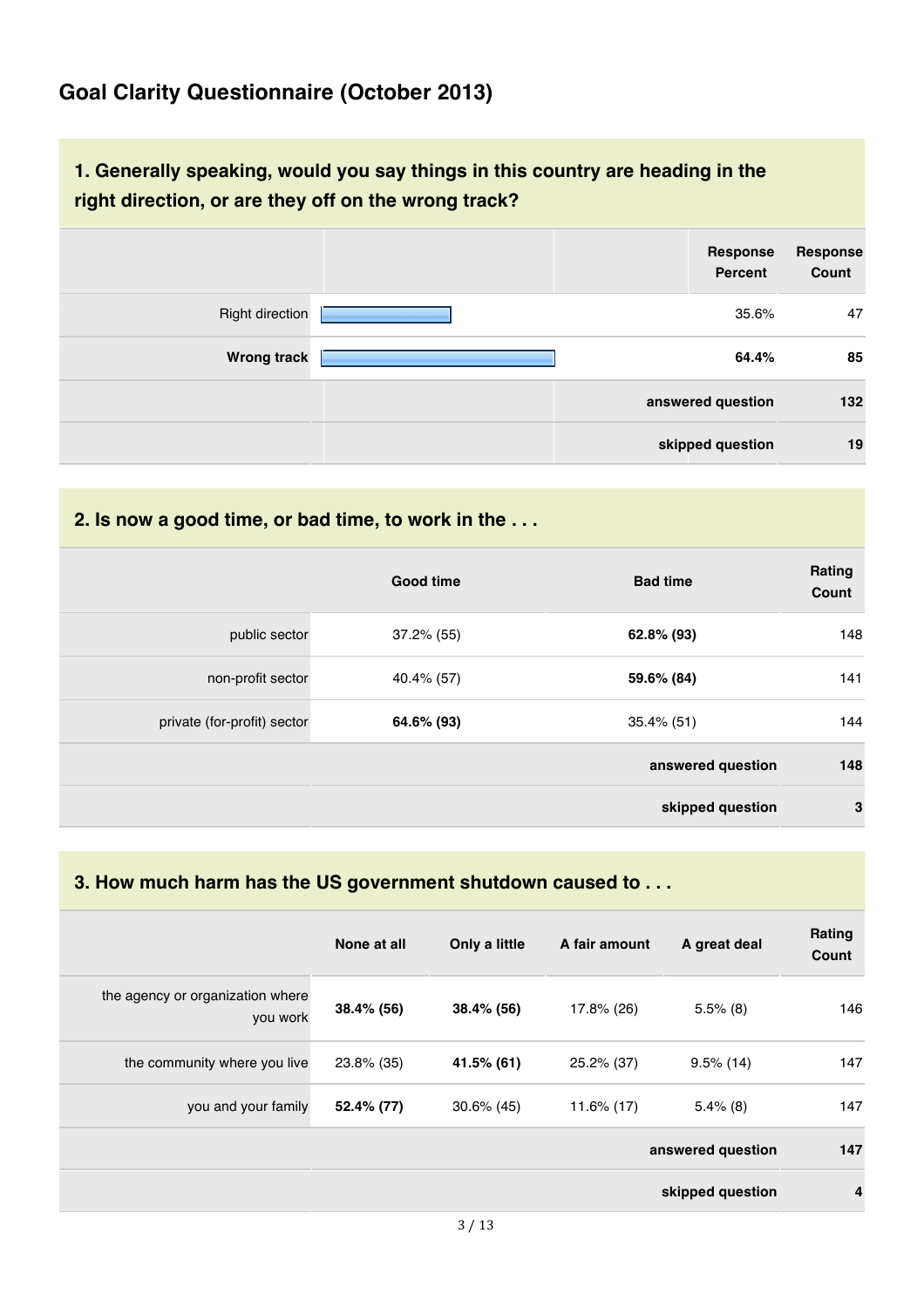**4. Hopewell Health Department has 1 key goal: promote a healthy community. To achieve th develop programs to reduce health risk behaviors and to encourage protective behaviors. aims to invest more in staff and technology.**

| $0 = Not$<br>clear<br>at all | 1       | $\sqrt{2}$ | 3    | $\overline{4}$ | $5^{\circ}$                                         | 6    | $\mathbf{7}$ | 8    | 9    |
|------------------------------|---------|------------|------|----------------|-----------------------------------------------------|------|--------------|------|------|
| $0.0\%$                      | $1.5\%$ |            |      |                | 2.2% 9.0% 10.4% 13.4% 13.4% <b>18.7%</b> 15.7% 9.7% |      |              |      |      |
| (0)                          | (2)     | (3)        | (12) | (14)           | (18)                                                | (18) | (25)         | (21) | (13) |
|                              |         |            |      |                |                                                     |      |              |      |      |

**5. Hopewell Health Department has 1 key goal: promote a healthy community. To achieve th develop programs to reduce health risk behaviors and to encourage protective behaviors. aims to invest more in staff and technology while cutting costs.**

| $0 = Not$<br>clear<br>at all | 1.               | $\overline{2}$ | -3   | $\overline{4}$         | 5                                      | 6    | $\overline{7}$ | 8    | 9            |
|------------------------------|------------------|----------------|------|------------------------|----------------------------------------|------|----------------|------|--------------|
| (0)                          | 0.0% 0.7%<br>(1) | (6)            | (11) | 4.4% 8.1% 8.9%<br>(12) | 20.0% 13.3% <b>20.7%</b> 12.6%<br>(27) | (18) | (28)           | (17) | 8.1%<br>(11) |
|                              |                  |                |      |                        |                                        |      |                |      |              |

**6. Hopewell Health Department has 1 key goal: promote a healthy community. To achieve th develop programs to reduce health risk behaviors (such as smoking, alcohol and drug abu and to encourage protective behaviors (such as healthy eating, physical activity, and regula term, the department aims to invest more in staff and technology.**

| $0 = Not$<br>clear<br>at all | 1                   | $\sqrt{2}$ | $\mathbf{3}$ | $\overline{4}$ | 5 <sup>5</sup> | $6\overline{6}$                                         | $\overline{7}$ | 8    | 9             |
|------------------------------|---------------------|------------|--------------|----------------|----------------|---------------------------------------------------------|----------------|------|---------------|
| (0)                          | $0.0\%$ 0.0%<br>(0) | (1)        | (6)          | (10)           | (8)            | $0.7\%$ 4.5% 7.5% 6.0% 14.2% 17.2% <b>19.4%</b><br>(19) | (23)           | (26) | 16.4%<br>(22) |
|                              |                     |            |              |                |                |                                                         |                |      |               |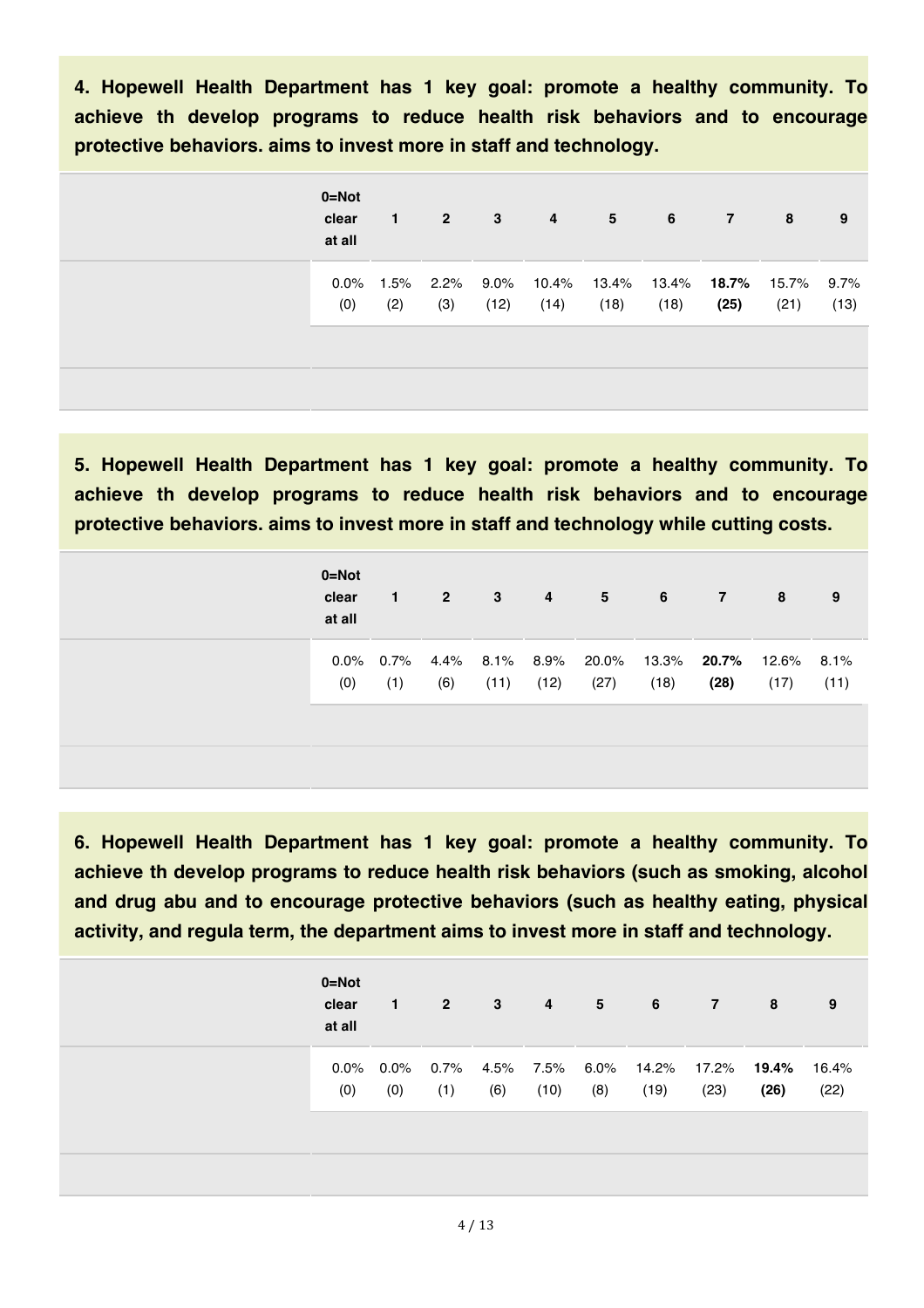**7. Hopewell Health Department has 1 key goal: promote a healthy community. To achieve th develop programs to reduce health risk behaviors (such as smoking, alcohol and drug abu and to encourage protective behaviors (such as healthy eating, physical activity, and regula term, the department aims to invest more in staff and technology while cutting costs.**

| $0 = Not$ | clear<br>at all | $\leq 1$ | $2^{\circ}$ | 3   | $\overline{4}$ | $5\qquad 6$ |      | $\overline{7}$ | 8                                                       | 9             |
|-----------|-----------------|----------|-------------|-----|----------------|-------------|------|----------------|---------------------------------------------------------|---------------|
|           | (1)             | (0)      | (0)         | (5) | (11)           | (10)        | (26) | (23)           | 0.7% 0.0% 0.0% 3.7% 8.1% 7.4% 19.3% 17.0% 18.5%<br>(25) | 13.3%<br>(18) |
|           |                 |          |             |     |                |             |      |                |                                                         |               |

**8. Hopewell Health Department has 4 key goals: promote a healthy community, monitor hea promising solutions, and provide health services. To achieve this, the department will deve health risk behaviors and to encourage protective behaviors. Long term, the department ai and technology.**

| $0 = Not$<br>clear<br>at all | $\mathbf{1}$ | $\overline{2}$ | 3   | 4                                                   | $-5$ | 6    | - 7 - | 8                  | 9    |
|------------------------------|--------------|----------------|-----|-----------------------------------------------------|------|------|-------|--------------------|------|
| $0.0\%$<br>(0)               | 1.5%<br>(2)  | (4)            | (6) | $3.0\%$ 4.5% 12.8% 16.5% 12.0% <b>21.1%</b><br>(17) | (22) | (16) | (28)  | 15.0% 9.8%<br>(20) | (13) |
|                              |              |                |     |                                                     |      |      |       |                    |      |

**9. Hopewell Health Department has 4 key goals: promote a healthy community, monitor hea promising solutions, and provide health services. To achieve this, the department will deve health risk behaviors and to encourage protective behaviors. Long term, the department ai and technology while cutting costs.**

| $0 = Not$<br>clear<br>at all |             | 2 <sup>7</sup> | $\mathbf{3}$ | 4                | 5             | - 6  | $\overline{7}$                   | 8    | 9           |
|------------------------------|-------------|----------------|--------------|------------------|---------------|------|----------------------------------|------|-------------|
| $0.0\%$<br>(0)               | 1.5%<br>(2) | 4.5%<br>(6)    | (9)          | 6.7% 6.0%<br>(8) | 20.9%<br>(28) | (19) | 14.2% <b>22.4%</b> 13.4%<br>(30) | (18) | 4.5%<br>(6) |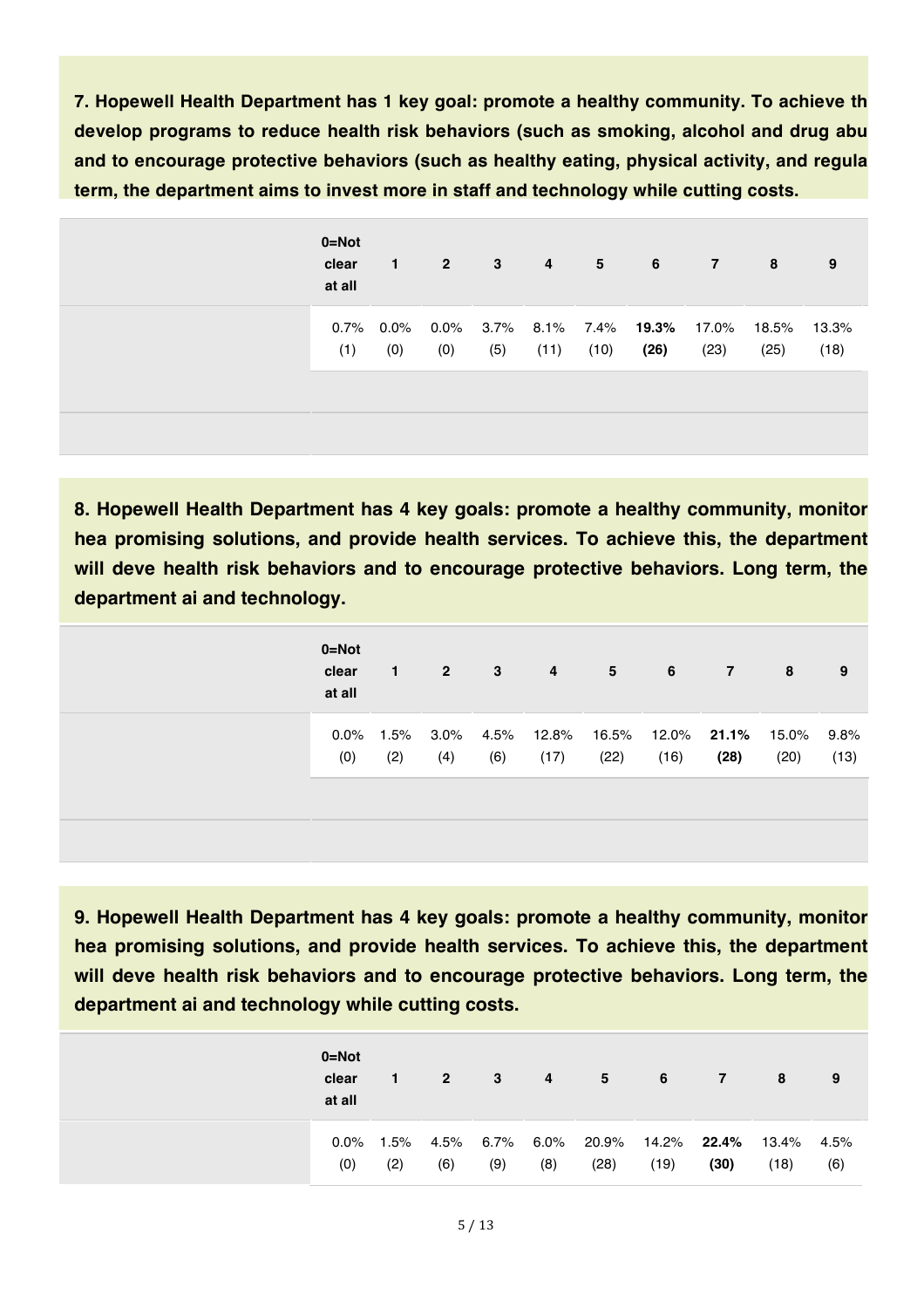**10. Hopewell Health Department has 4 key goals: promote a healthy community, monitor he promising solutions, and provide health services. To achieve this, the department will deve health risk behaviors (such as smoking, alcohol and drug abuse, and unprotected sex) and behaviors (such as healthy eating, physical activity, and regular visits to the doctor). Long to invest more in staff and technology.**

| $0 = Not$<br>clear<br>at all | $\mathbf{1}$ | $\sim$ 2 $\sim$ | $\overline{\mathbf{3}}$ |     | 4 5  | $\overline{\phantom{a}}$ 6                               | $\overline{7}$ | 8             | 9             |
|------------------------------|--------------|-----------------|-------------------------|-----|------|----------------------------------------------------------|----------------|---------------|---------------|
| (2)                          | (1)          | (2)             | (3)                     | (9) | (10) | 1.5% 0.7% 1.5% 2.2% 6.7% 7.5% <b>22.4%</b> 17.9%<br>(30) | (24)           | 16.4%<br>(22) | 14.2%<br>(19) |
|                              |              |                 |                         |     |      |                                                          |                |               |               |

**11. Hopewell Health Department has 4 key goals: promote a healthy community, monitor he promising solutions, and provide health services. To achieve this, the department will deve health risk behaviors (such as smoking, alcohol and drug abuse, and unprotected sex) and behaviors (such as healthy eating, physical activity, and regular visits to the doctor). Long to invest more in staff and technology while cutting costs.**

| $0 = Not$<br>clear<br>at all | 1.                  | $\overline{2}$ | 3              | 4              | $5^{\circ}$  | - 6           | 7             | 8             | 9               |
|------------------------------|---------------------|----------------|----------------|----------------|--------------|---------------|---------------|---------------|-----------------|
| (1)                          | $0.8\%$ 0.8%<br>(1) | 2.3%<br>(3)    | $3.8\%$<br>(5) | $6.9\%$<br>(9) | 9.9%<br>(13) | 16.8%<br>(22) | 18.3%<br>(24) | 20.6%<br>(27) | $9.9\%$<br>(13) |

**12. When judging these goal statements, what aspects of the statements influenced your ratings the most?**

|                   | Response<br>Count |
|-------------------|-------------------|
|                   | 116               |
| answered question | 116               |
| skipped question  | 35                |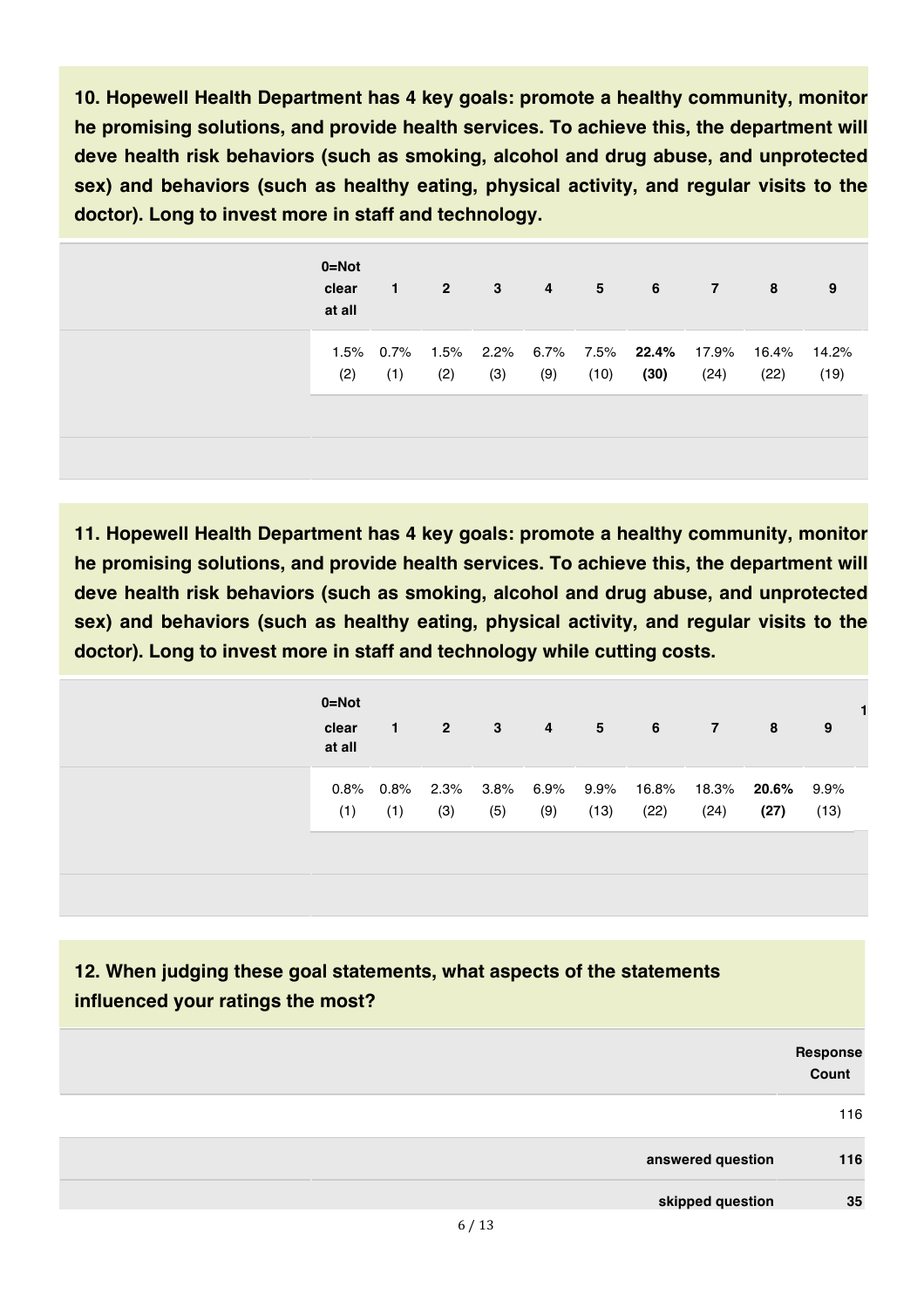# **13. Where do you currently work? Response Response Percent Count Public sector 65.1% 84** Non-profit sector **17.1%** 22 Private (for-profit) sector **1988** 5 Student/retired/unemployed **1** and 11 and 11 and 12 and 12 and 13 and 13 and 14 and 15 and 15 and 11 and 11 and 11 and 11 and 11 and 11 and 12 and 12 and 12 and 12 and 12 and 12 and 12 and 12 and 12 and 12 and 12 and 12 an Other (please specify) 5.4% 7  $\blacksquare$ **answered question 129 skipped question 22**

# **14. Are you . . . Response Response Percent Count Male 52.3% 67** Female 47.7% 61 **answered question 128 skipped question 23**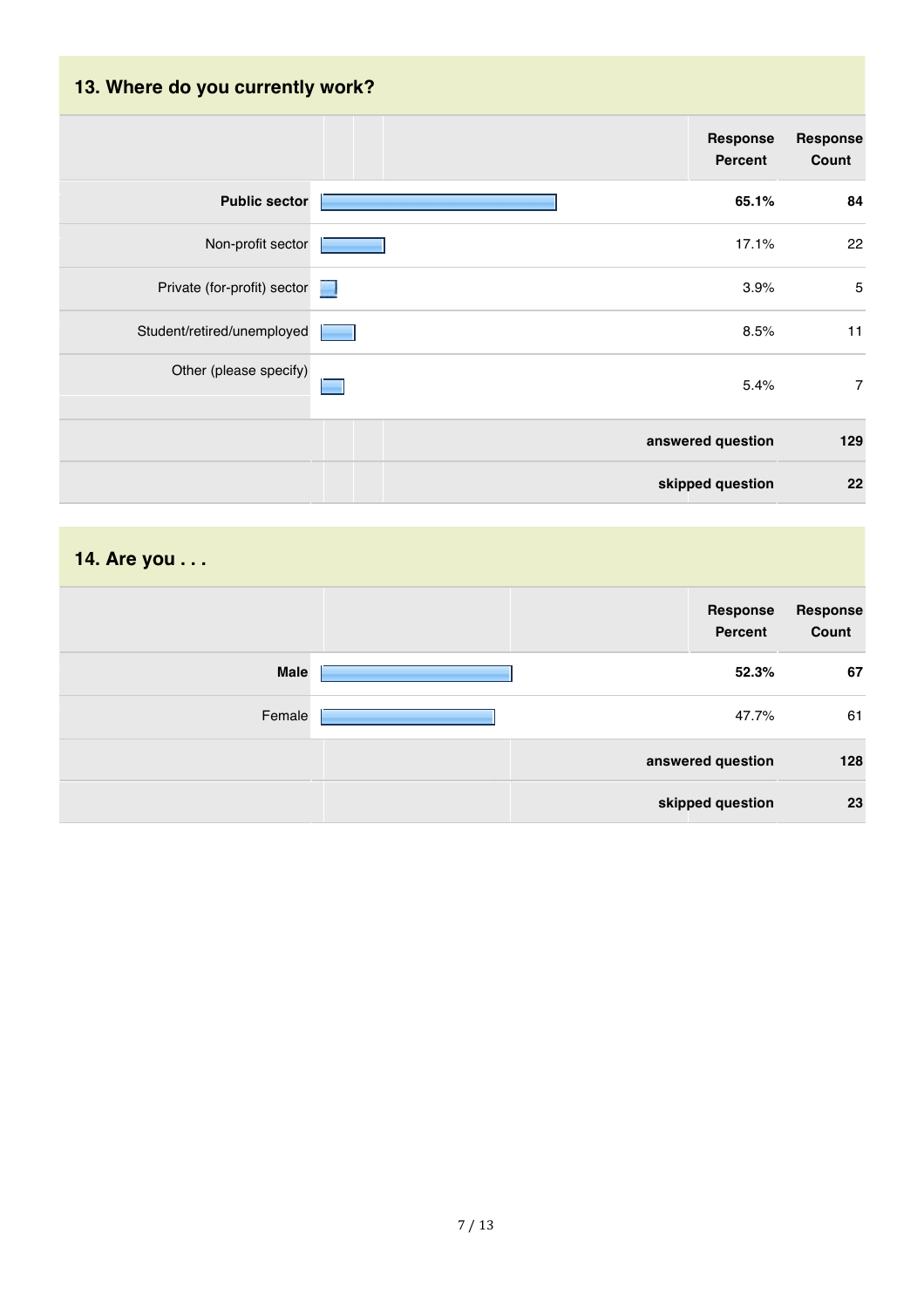| 15. How old are you? |                            |                         |
|----------------------|----------------------------|-------------------------|
|                      | Response<br><b>Percent</b> | Response<br>Count       |
| 19 or under          | 0.0%                       | $\pmb{0}$               |
| 20-29                | 6.2%                       | $\bf 8$                 |
| 30-39                | 16.3%                      | 21                      |
| 40-49                | 26.4%                      | 34                      |
| 50-59                | 34.1%                      | 44                      |
| 60-69                | 14.0%                      | $18\,$                  |
| 70 or older $\Box$   | 3.1%                       | $\overline{\mathbf{4}}$ |
|                      | answered question          | 129                     |
|                      | skipped question           | 22                      |

# **16. Do you consider yourself to be . . .**

|              | Response<br><b>Percent</b> | Response<br>Count         |
|--------------|----------------------------|---------------------------|
| White        | 83.2%                      | 104                       |
| <b>Black</b> | 7.2%                       | $\boldsymbol{9}$          |
| Hispanic     | 5.6%                       | $\overline{7}$            |
| Asian $\Box$ | 1.6%                       | $\overline{2}$            |
| Other $\Box$ | 2.4%                       | $\ensuremath{\mathsf{3}}$ |
|              | answered question          | 125                       |
|              | skipped question           | 26                        |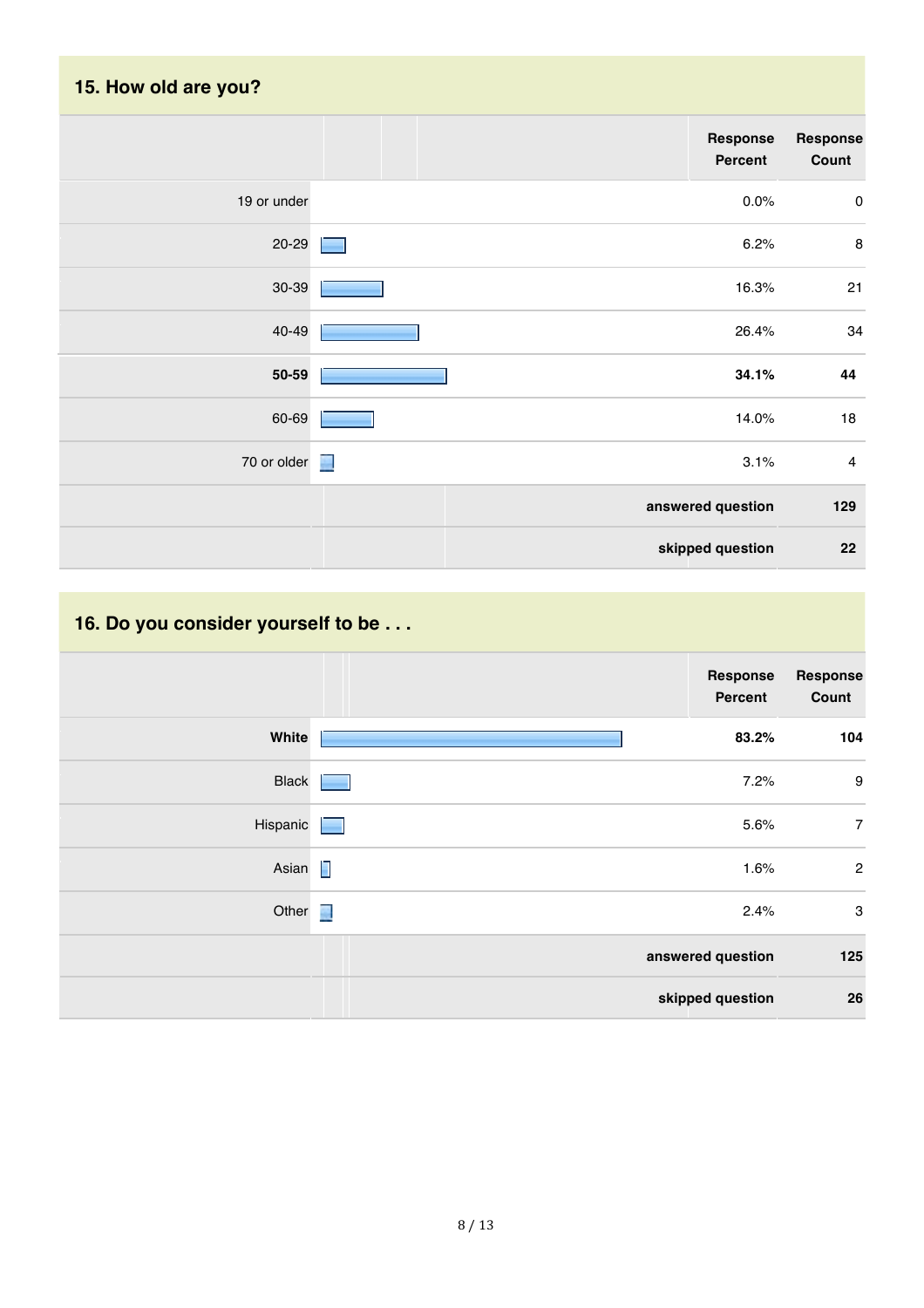## **17. What is the highest level of education you have completed?**

| <b>Response</b><br>Count | <b>Response</b><br>Percent |                                  |
|--------------------------|----------------------------|----------------------------------|
| $\pmb{0}$                | 0.0%                       | High school                      |
| 1                        | 0.8%                       | Some college                     |
| 9                        | 7.0%                       | Graduated from college           |
| 11                       | 8.6%                       | Some graduate school             |
| 107                      | 83.6%                      | <b>Completed graduate school</b> |
| 128                      | answered question          |                                  |
| 23                       | skipped question           |                                  |

## **18. Where do you currently live?**

|                                            | Response<br>Percent | Response<br>Count |
|--------------------------------------------|---------------------|-------------------|
| <b>Northeast (US)</b>                      | 30.8%               | 40                |
| South (US)                                 | 18.5%               | 24                |
| Midwest (US)                               | 22.3%               | 29                |
| West (US)                                  | 21.5%               | 28                |
| Outside the US (please specify<br>country) | 6.9%                | $\boldsymbol{9}$  |
|                                            | answered question   | 130               |
|                                            | skipped question    | 21                |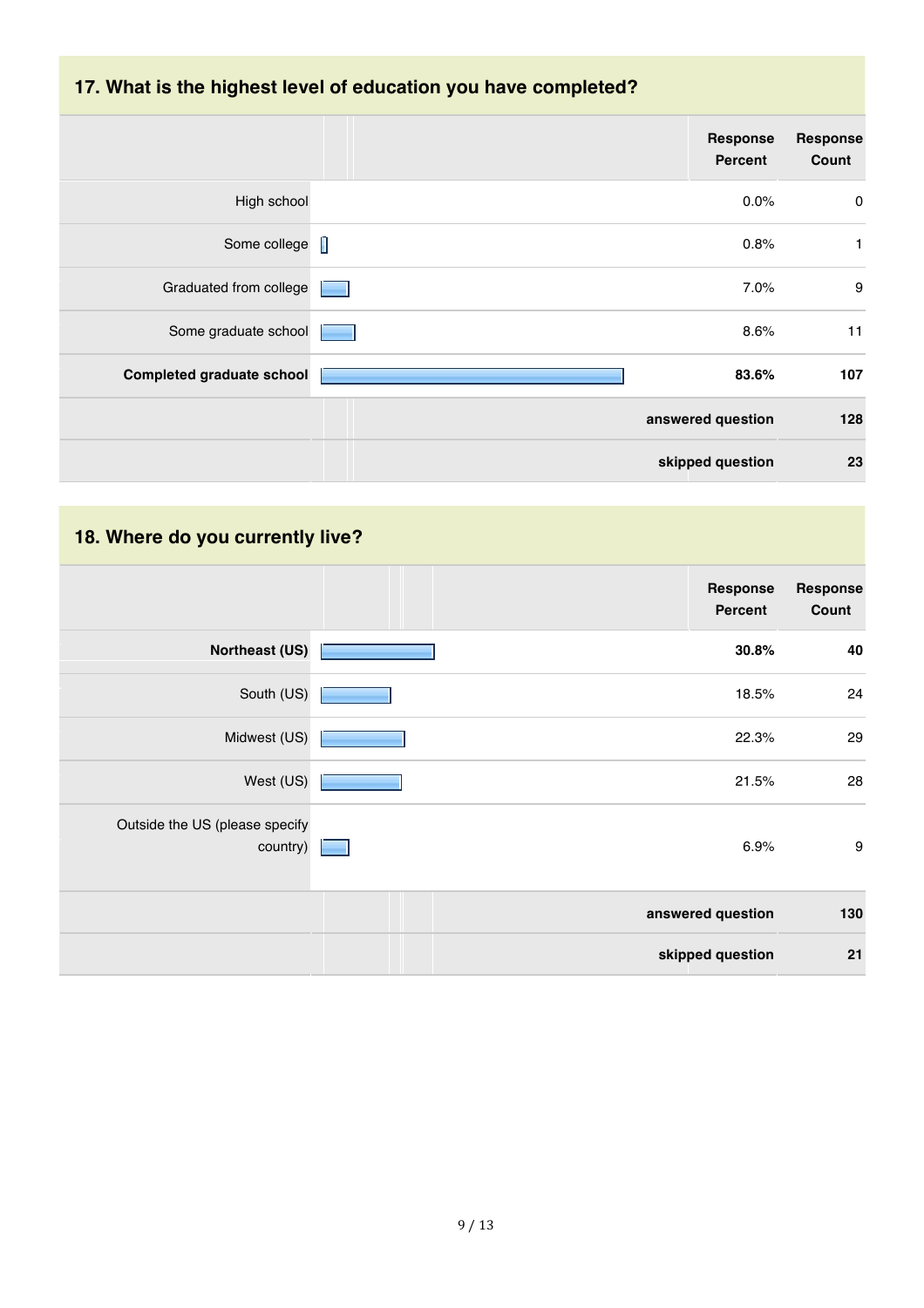# **19. What best describes your current position?**

| Response<br><b>Percent</b>    | <b>Response</b><br>Count |
|-------------------------------|--------------------------|
| Non-Supervisor<br>29.2%       | 33                       |
| <b>Team Leader</b><br>9.7%    | 11                       |
| First line Supervisor<br>8.0% | 9                        |
| Middle Manager<br>19.5%       | 22                       |
| <b>Top Manager</b><br>33.6%   | 38                       |
| Other (please specify)        | 14                       |
| answered question             | 113                      |
| skipped question              | 38                       |

#### **20. How many years have you worked for your current organization?**

|                                           | <b>Response</b><br><b>Percent</b> | <b>Response</b><br>Count |
|-------------------------------------------|-----------------------------------|--------------------------|
| Not applicable (not currently<br>working) | 7.0%                              | $\boldsymbol{9}$         |
| 1 year or less                            | 14.0%                             | $18$                     |
| 2-3 years                                 | 13.2%                             | 17                       |
| 4-6 years                                 | 15.5%                             | $20\,$                   |
| 7-10 years                                | 14.7%                             | $19$                     |
| 11-15 years                               | 16.3%                             | 21                       |
| 16-20 years                               | 9.3%                              | 12                       |
| More than 20 years                        | 10.1%                             | 13                       |
|                                           | answered question                 | 129                      |
|                                           | skipped question                  | 22                       |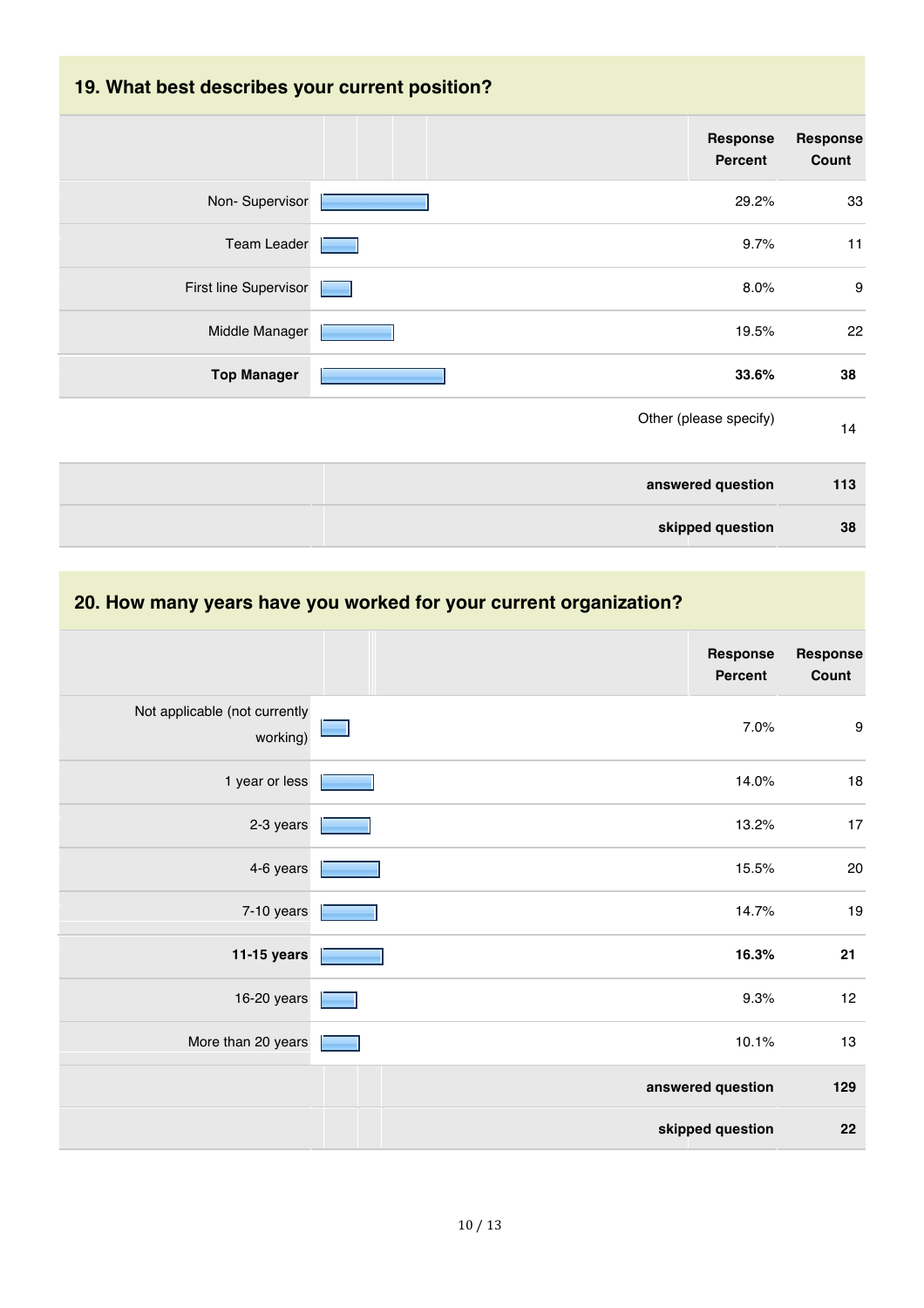## **21. Which of the following categories best describes your annual salary or other compensation?**

|                                           | Response<br><b>Percent</b> | <b>Response</b><br>Count |
|-------------------------------------------|----------------------------|--------------------------|
| Not applicable (not currently<br>working) | 4.7%                       | 6                        |
| Less than \$50,000                        | 15.0%                      | 19                       |
| \$50,000-\$74,999                         | 29.1%                      | 37                       |
| \$75,000-\$99,999                         | 14.2%                      | 18                       |
| \$100,000-\$150,000                       | 20.5%                      | 26                       |
| More than \$150,000                       | 4.7%<br>╾                  | $\,6\,$                  |
| I'd rather not say                        | 11.8%                      | 15                       |
|                                           | answered question          | 127                      |
|                                           | skipped question           | 24                       |

#### **22. Do you have any feedback or comments about this survey? (Optional)**

**23. Gender**

|                   | Response<br>Count |
|-------------------|-------------------|
|                   | 18                |
| answered question | 18                |
| skipped question  | 133               |

| <b>Response</b><br>Count | Response<br>Percent |        |
|--------------------------|---------------------|--------|
| 0                        | 0.0%                | Male   |
| 0                        | $0.0\%$             | Female |
| 0                        | answered question   |        |
| 151                      | skipped question    |        |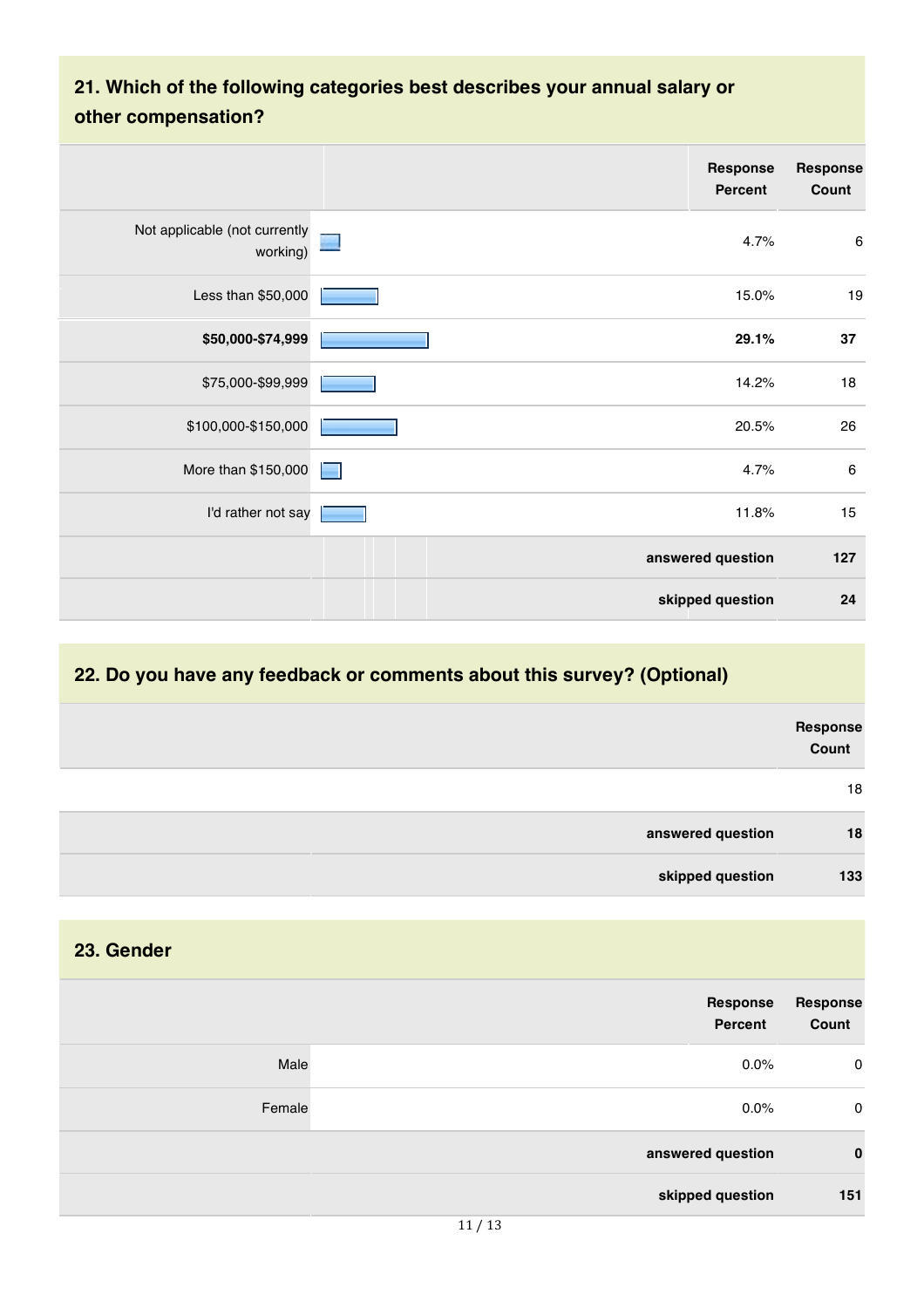| <b>24. Age</b> |                     |                   |
|----------------|---------------------|-------------------|
|                | Response<br>Percent | Response<br>Count |
| $<18$          | 0.0%                | $\mathbf 0$       |
| 18-29          | 0.0%                | $\mathbf 0$       |
| 30-44          | 0.0%                | $\mathbf 0$       |
| 45-60          | 0.0%                | $\pmb{0}$         |
| >60            | 0.0%                | $\pmb{0}$         |
|                | answered question   | $\pmb{0}$         |
|                | skipped question    | 151               |

#### **25. Household Income**

|                       | <b>Response</b><br><b>Percent</b> | <b>Response</b><br>Count |
|-----------------------|-----------------------------------|--------------------------|
| $$0 - $24,999$        | 0.0%                              | $\mathbf 0$              |
| \$25,000 - \$49,999   | 0.0%                              | $\mathbf 0$              |
| \$50,000 - \$99,999   | 0.0%                              | $\mathbf 0$              |
| \$100,000 - \$149,999 | 0.0%                              | $\mathbf 0$              |
| $$150,000+$           | 0.0%                              | $\pmb{0}$                |
|                       | answered question                 | $\bf{0}$                 |
|                       | skipped question                  | 151                      |